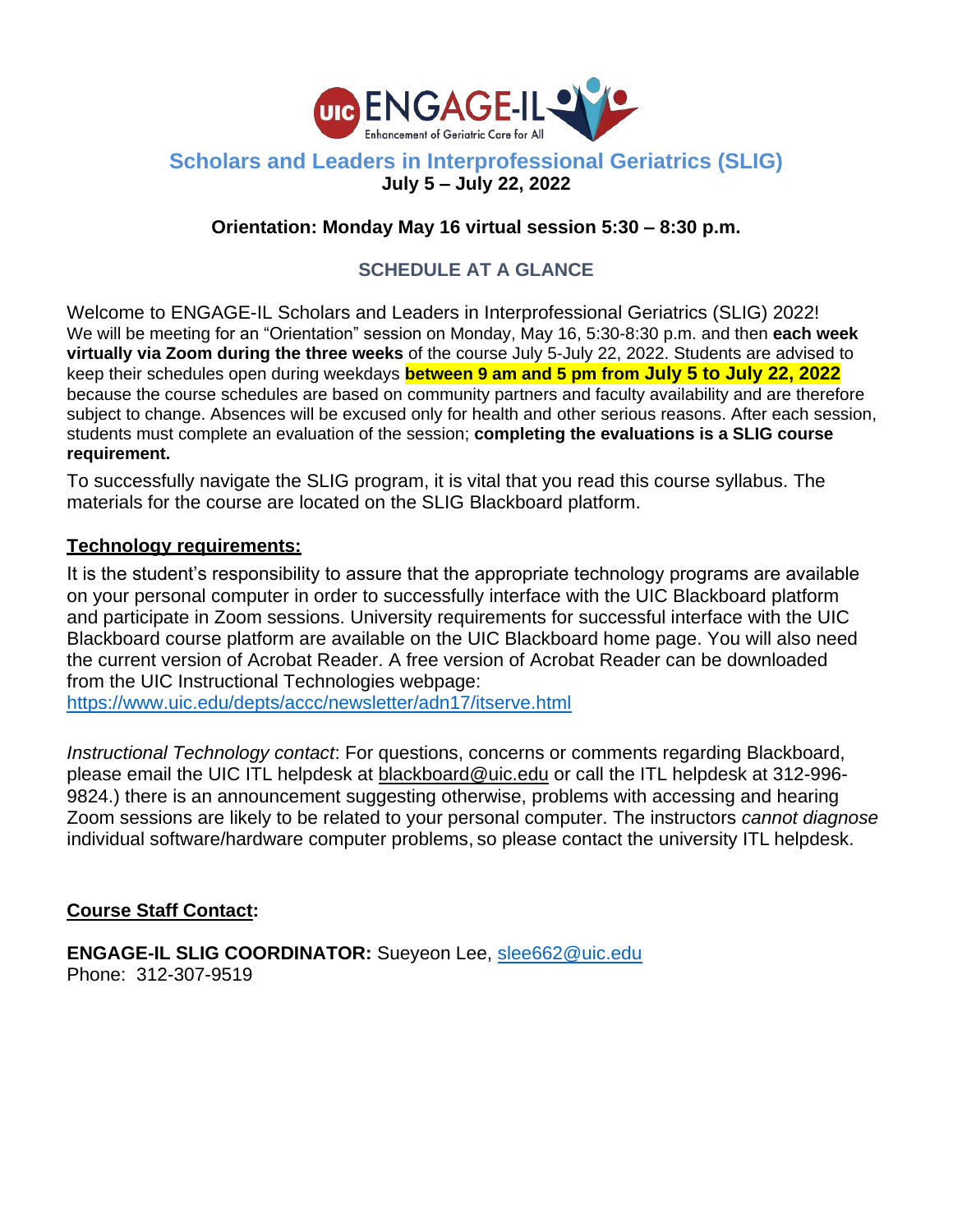| <b>SPRING ORIENTATION DAY May 16</b>                                              |                                                                                                                                                                                                                                          |                                                                                                                                                                                                                                                                                                                                                                                                                                                                                                                                                                                                     |                                                                                                                                                                                                                                                                                                                                                                                                                                                       |                                                                           |  |  |
|-----------------------------------------------------------------------------------|------------------------------------------------------------------------------------------------------------------------------------------------------------------------------------------------------------------------------------------|-----------------------------------------------------------------------------------------------------------------------------------------------------------------------------------------------------------------------------------------------------------------------------------------------------------------------------------------------------------------------------------------------------------------------------------------------------------------------------------------------------------------------------------------------------------------------------------------------------|-------------------------------------------------------------------------------------------------------------------------------------------------------------------------------------------------------------------------------------------------------------------------------------------------------------------------------------------------------------------------------------------------------------------------------------------------------|---------------------------------------------------------------------------|--|--|
| <b>Session</b>                                                                    | <b>Topic</b>                                                                                                                                                                                                                             | <b>Focus &amp; Learning</b><br><b>Activities</b>                                                                                                                                                                                                                                                                                                                                                                                                                                                                                                                                                    | <b>Pre-Session</b><br><b>Assignments</b>                                                                                                                                                                                                                                                                                                                                                                                                              | <b>Faculty</b>                                                            |  |  |
| <b>Monday</b><br><b>May 16</b><br>$5:30 - 8:30$<br>pm                             | Program<br><b>Orientation</b><br>The Inter-<br>professional<br><b>Team</b><br><b>SLIG</b><br><b>Scholarship</b><br><b>Ethics</b><br>Zoom link:<br>https://uic.zoom.us<br>/j/85976788838?p<br>wd=T0Zid3g0VGZp<br>QXNGMUNab1p0U<br>zI3UT09 | Introduction of learners and<br>faculty<br>Introduction to core elements<br>of program:<br>• Program overview and<br>syllabus<br>- Introduction to Student<br>Scholarship**<br>• Interprofessional Teamwork<br>- Introduction to Older Adult<br>Interview<br>Atul Gawande book<br>Group Virtual Photo<br>**Scholarship: Each scholar will<br>choose a topic for their Discussion<br>Paper & Presentation<br>A brief 1-2 page proposal for<br>Discussion Paper is due for<br>instructors' approval by<br>June 15 <sup>th</sup><br>Introduction to Ethics<br><b>Session Summary and Next</b><br>Steps | <b>Access UIC Blackboard</b><br>course and review<br>materials for this<br>session<br>Prior to Week 1:<br>session, scholars will<br>complete the<br>following:<br>. Watch ENGAGE-IL<br><b>Online Module:</b><br><b>Process of Aging</b><br>Pre-reading<br>Chapters 1 & 2, Being<br>Mortal by Atul Gawande<br>To access free online<br>modules: Go to<br>Engageil.com and<br>create learner profile,<br>then select and<br>complete assigned<br>module | V. Gruss<br>M. Hasnain<br>M. Koronkowski<br><b>All Faculty</b><br>Invited |  |  |
| Summer Week 1 - Tuesday July 5, Thursday July 7, and Friday July 8<br>$9:30-1:30$ |                                                                                                                                                                                                                                          |                                                                                                                                                                                                                                                                                                                                                                                                                                                                                                                                                                                                     |                                                                                                                                                                                                                                                                                                                                                                                                                                                       |                                                                           |  |  |
| <b>Session</b>                                                                    | <b>Topic</b>                                                                                                                                                                                                                             | <b>Focus &amp; Learning</b><br><b>Activities</b>                                                                                                                                                                                                                                                                                                                                                                                                                                                                                                                                                    | <b>Pre-Session</b><br><b>Assignments</b>                                                                                                                                                                                                                                                                                                                                                                                                              | <b>Faculty</b>                                                            |  |  |
| Tuesday<br>July 5<br>$9:30 - 1:30$                                                | <b>Ethics</b><br>Zoom link:<br>https://uic.zoom.us<br>/i/84201031578?n                                                                                                                                                                   | Ethical issues in caring for older<br>1.<br>adults<br>Framework to address<br>$\bullet$ .<br>ethical issues<br>• Common Ethical                                                                                                                                                                                                                                                                                                                                                                                                                                                                     | <b>Access UIC</b><br><b>Blackboard and review</b><br>materials for this<br>session                                                                                                                                                                                                                                                                                                                                                                    | M. Koronkowski<br>T. Kaur<br>L. A. Shaw<br>M. Correa                      |  |  |

|            | <b>IILLUS.//UIL.ZUUIII.US</b> | CUIIVAI IJJUUJ         | ------                                  | וייטע וויי         |
|------------|-------------------------------|------------------------|-----------------------------------------|--------------------|
|            | /j/84201031578?p              | <b>Common Ethical</b>  |                                         |                    |
|            | wd=anp5dmY2MEN                | challenges in practice |                                         | <b>All Faculty</b> |
|            | jQk1ZYk1tSDVFa2p              | IPE Panel, Q & A       | Please refer to lesson plan for invited |                    |
|            | oQT09                         | Team presentations     | full listing of pre-session work        |                    |
| Optional   |                               |                        |                                         |                    |
| session to | <b>Optional Session:</b>      |                        |                                         |                    |
| discuss    | Time to be                    |                        |                                         |                    |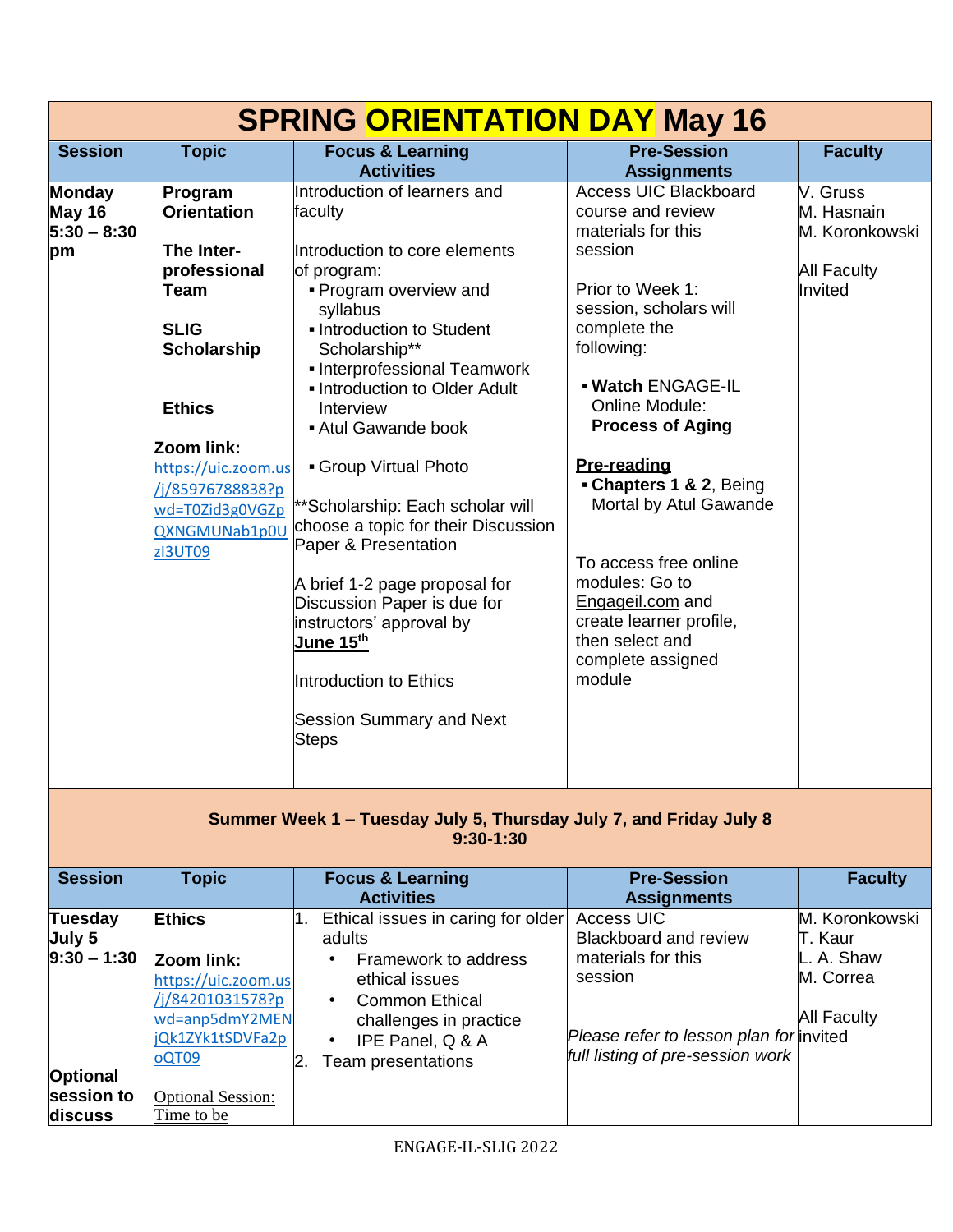I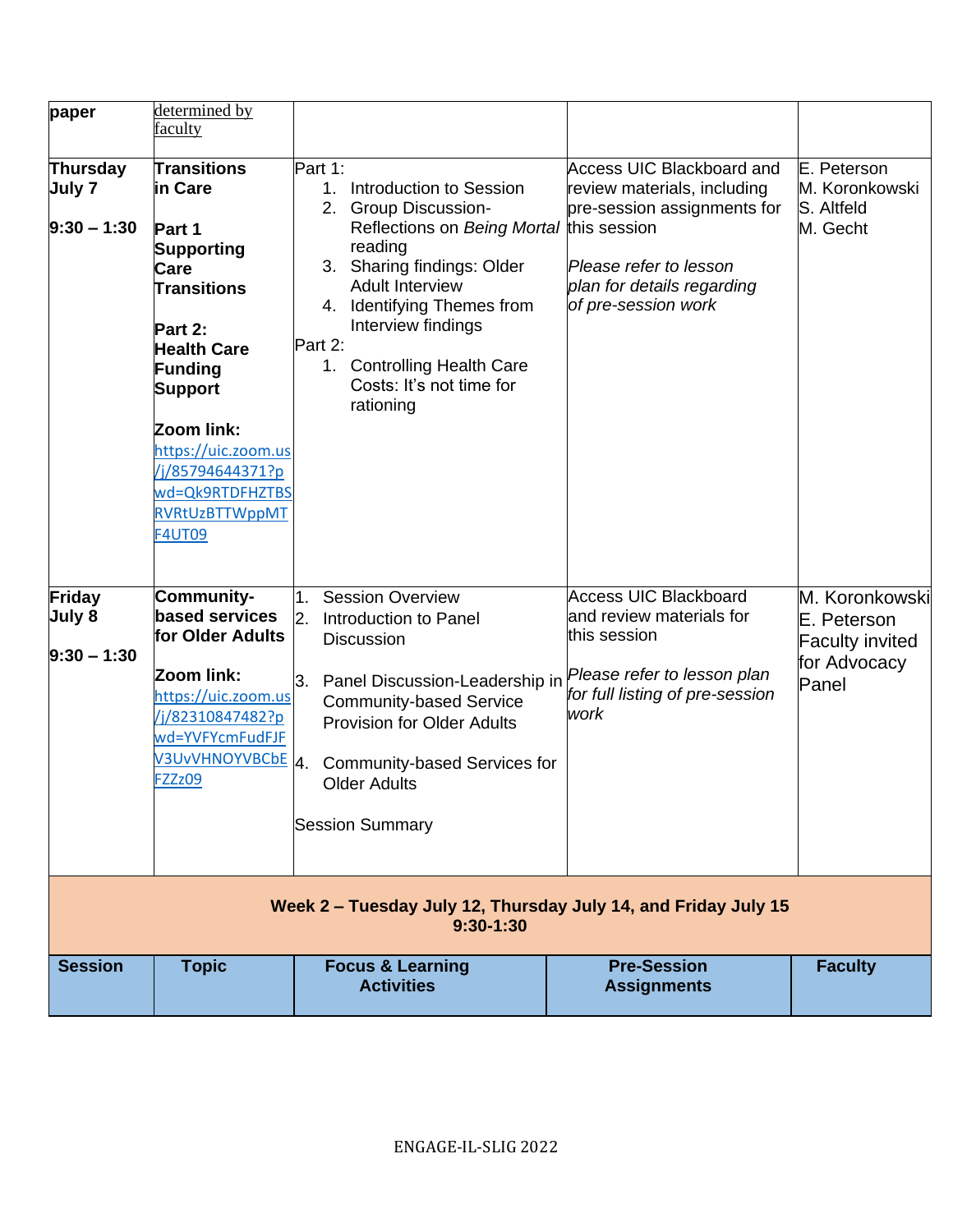| <b>Tuesday</b><br>July 12<br>$9:30 - 1:30$                                                                                                                                                                                                                                   | Part 1.<br>Intensive In-<br><b>Patient</b><br><b>Rehab</b><br>Part 2.<br><b>Patient-</b><br>centered<br>Geriatric<br><b>Assessment</b><br>Zoom link:<br>https://uic.zoom.us<br>/j/89255754651?p<br>wd=RnN3cjJmNnM | Post-acute Care of the<br>1.<br><b>Older Adult</b><br>Post-acute Care of the Older<br><b>Adult Rehab Immersion</b><br>Experience<br>Discussion: Reflections on Being<br><b>Mortal Reading</b><br>2. Introduction to Patient-<br>centered Geriatric<br>Assessment<br>Medicare AWV and<br>$\circ$<br>4Ms<br><b>STEADI</b><br>$\circ$ | <b>Access UIC Blackboard</b><br>course and review<br>materials for this session<br>Please refer to lesson plan for<br>full listing of pre-session work | V. Gruss<br>J. Gruss<br>Geriatric<br>Assessment:<br>E. Peterson<br>A. Perry |  |  |
|------------------------------------------------------------------------------------------------------------------------------------------------------------------------------------------------------------------------------------------------------------------------------|-------------------------------------------------------------------------------------------------------------------------------------------------------------------------------------------------------------------|------------------------------------------------------------------------------------------------------------------------------------------------------------------------------------------------------------------------------------------------------------------------------------------------------------------------------------|--------------------------------------------------------------------------------------------------------------------------------------------------------|-----------------------------------------------------------------------------|--|--|
|                                                                                                                                                                                                                                                                              | 5OEVGNG91dkk1N<br>GEwdz09                                                                                                                                                                                         | MOCA&<br><b>SLUMS</b>                                                                                                                                                                                                                                                                                                              |                                                                                                                                                        |                                                                             |  |  |
| Thursday<br>July 14<br>$9:30 - 1:30$                                                                                                                                                                                                                                         | <b>Health</b><br><b>Disparities</b><br><b>Cultural</b><br><b>Humility</b>                                                                                                                                         | 1. Addressing health<br>disparities, bias and racism<br>to advance social justice and session<br>health equity.                                                                                                                                                                                                                    | Access UIC Blackboard course M. Hasnain<br>and review materials for this                                                                               | V. Gruss                                                                    |  |  |
|                                                                                                                                                                                                                                                                              | <b>Ageism</b><br>Zoom link:<br>/j/81820745223?p<br>wd=dytuZHVGOUN<br>kcURaVjlpVFJ2ZzN3<br><b>UT09</b>                                                                                                             | 2. Culturally-appropriate patient- Please refer to lesson plan for<br>https://uic.zoom.us 3. Special issues for minority,<br>immigrant and veteran older<br>adults<br>4. Ageism, age discrimination<br>and stereotyping older adults                                                                                               | centered care for older adults full listing of pre-session work                                                                                        |                                                                             |  |  |
| Friday<br>July 15<br>$9:30 - 1:30$                                                                                                                                                                                                                                           | <b>New Models</b><br>of Care<br>Zoom link:<br>https://uic.zoom.us<br>/j/88467113671?p<br>wd=ql0mCR IJ0OM<br>bJz MG2Rh0hQ6m<br>OtX5.1                                                                              | <b>Telehealth</b><br><b>Home Visits</b><br>Medical Hospital at Home                                                                                                                                                                                                                                                                |                                                                                                                                                        | <b>TBD</b>                                                                  |  |  |
| Week 3 - Tuesday July 19, Thursday July 21, and Friday July 22<br>$9:30-1:30$                                                                                                                                                                                                |                                                                                                                                                                                                                   |                                                                                                                                                                                                                                                                                                                                    |                                                                                                                                                        |                                                                             |  |  |
| <b>Deadlines for Scholarship Paper &amp; Presentations</b><br>July 20 <sup>th</sup> : Electronic Submission of Student Scholarship completed papers<br>July 21 <sup>st</sup> : AV files for Showcase presentation due<br><b>July 22<sup>nd</sup>:</b> Showcase Presentations |                                                                                                                                                                                                                   |                                                                                                                                                                                                                                                                                                                                    |                                                                                                                                                        |                                                                             |  |  |